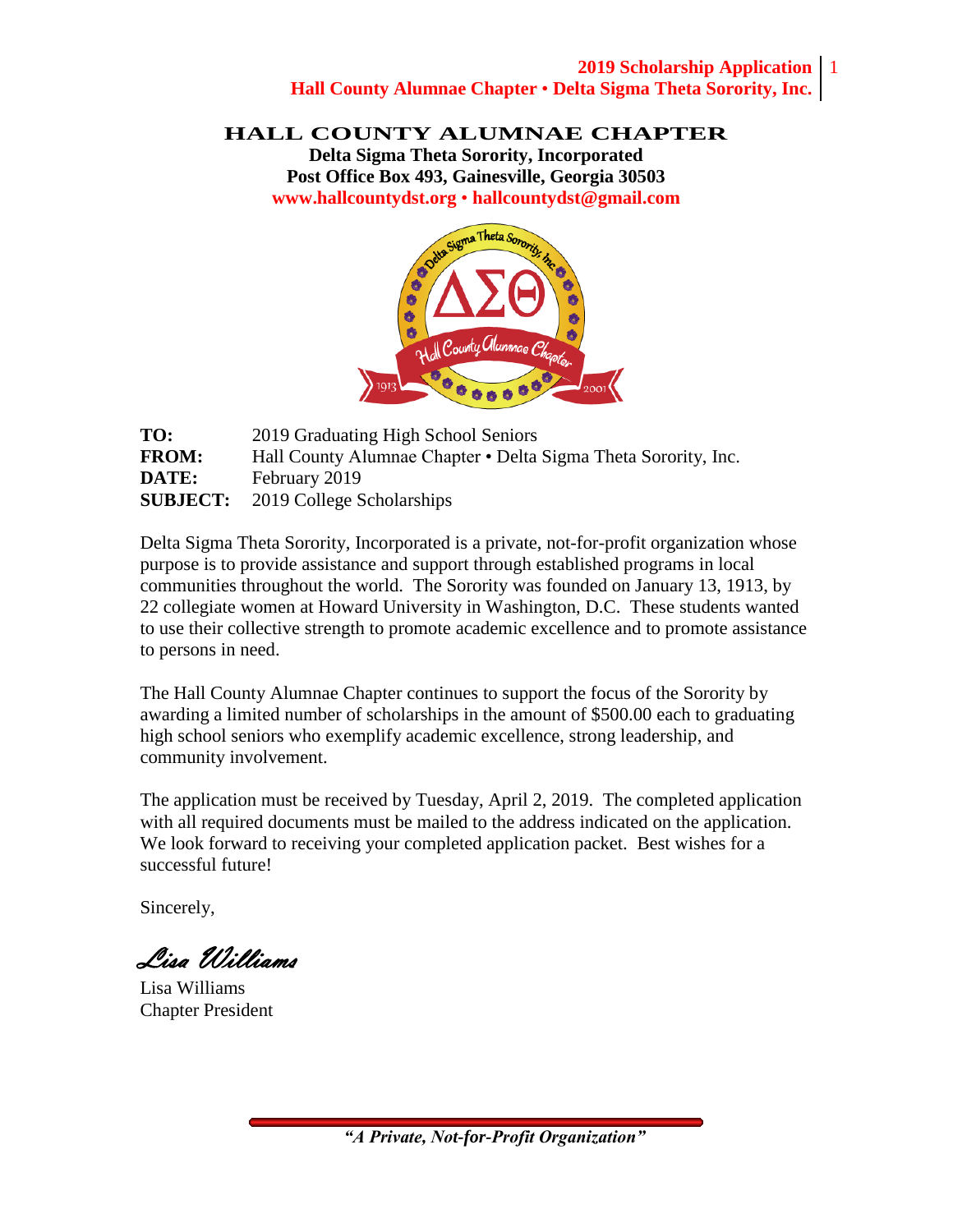# **HALL COUNTY ALUMNAE CHAPTER Delta Sigma Theta Sorority, Inc. SCHOLARSHIP AWARD**

#### **APPLICATION DEADLINE: April 2, 2019**

- Eligible applicants must be high school graduating seniors who are college bound and who reside in one of the following counties as a U.S citizen: Hall, Habersham, Lumpkin or White.
- Factors considered by the Scholarship Committee in evaluating applications include leadership, community involvement, academic achievement and financial need.
- **All application materials must be submitted in one packet and received on or before April 2, 2019.**
- **To be considered, applicants must submit a complete application package as follows:**
	- \_\_\_\_**1)** Application with signed Declaration, and Photo Release Form
	- \_\_\_\_**2)** Typed essay
	- \_\_\_\_**3)** Official high school transcript **with GPA** in a sealed envelope

\_\_\_\_**4)** Two Letters of Recommendation - one from a school official and one from a community leader. Letters must appear on official letterhead from the school and community service organization and must be mailed to the address below with an appropriate signature and date.

\_\_\_\_ **5)** Copy of applicant's acceptance letter from the college admissions office

• **Note**: Applications received after the deadline date will not be evaluated. Opened transcripts will not be accepted, and application materials will not be returned.

#### **APPLICATIONS MUST BE MAILED TO:**

Hall County Alumnae Chapter Delta Sigma Theta Sorority, Inc. Attention: Scholarship Committee Post Office Box 493 Gainesville, GA 30503

#### **SCHOLARSHIP INTERVIEW**

Applicants who qualify will be contacted by the Scholarship Committee and informed of the interview date, time and location.

Please contact the Scholarship Committee at **[scholarships.hcac@gmail.com](mailto:scholarships.hcac@gmail.com)** if you should have any questions.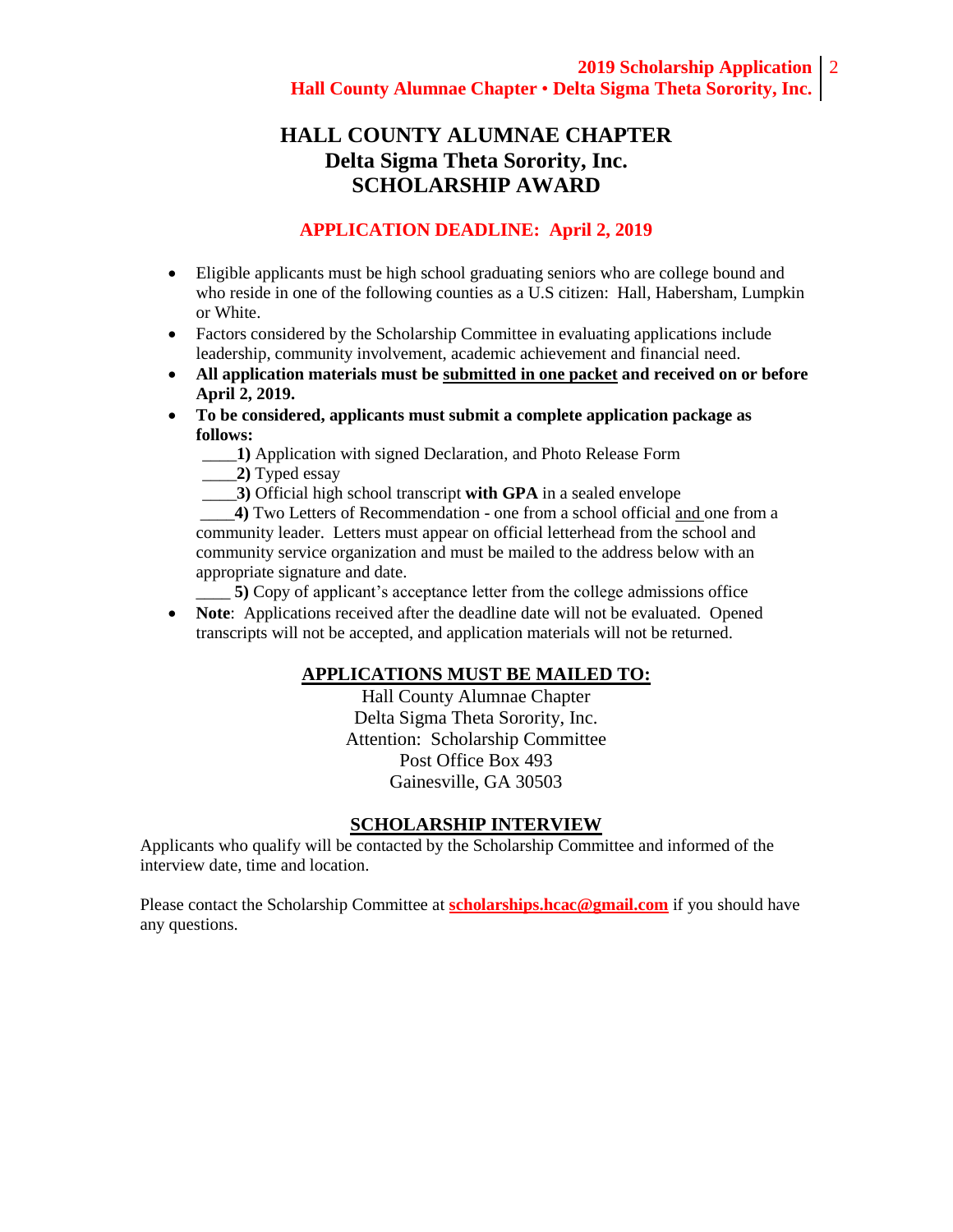#### **I. PERSONAL DATA**

| Name:                                                                                                                                                                                                                         |        |                                              |          |
|-------------------------------------------------------------------------------------------------------------------------------------------------------------------------------------------------------------------------------|--------|----------------------------------------------|----------|
| Last                                                                                                                                                                                                                          | First  | Middle                                       |          |
| Residential Address:                                                                                                                                                                                                          |        |                                              |          |
| Number                                                                                                                                                                                                                        | Street | City, State                                  | Zip Code |
|                                                                                                                                                                                                                               |        |                                              |          |
| (If different from above) Number                                                                                                                                                                                              | Street | City, State                                  | Zip Code |
|                                                                                                                                                                                                                               |        |                                              |          |
| E-mail Address: No. 1996. The Contract of the Contract of the Contract of the Contract of the Contract of the Contract of the Contract of the Contract of the Contract of the Contract of the Contract of the Contract of the |        |                                              |          |
|                                                                                                                                                                                                                               |        |                                              |          |
|                                                                                                                                                                                                                               |        |                                              |          |
| Number                                                                                                                                                                                                                        | Street | City, State                                  | Zip Code |
| Dates Attended: From: ________ to: ________                                                                                                                                                                                   |        |                                              |          |
|                                                                                                                                                                                                                               |        | <b>*Must be</b> 2.80 or above on a 4.0 Scale |          |

#### **II. ORGANIZATIONS, HONORS, and SPECIAL INTERESTS**

<u> 1989 - Johann Barn, mars eta bainar eta idazlea (</u>

(Include all leadership activities, special programs, internships, etc. that you have been involved in.)

1. List the organizational memberships and offices you have held in your school.

<u> 1989 - Johann Barn, mars eta biztanleria (h. 1989).</u>

<u> 1989 - Johann Barn, fransk politik (f. 1989)</u>

<u> 1989 - Johann Barn, mars ann an t-Amhain Aonaich an t-Aonaich an t-Aonaich ann an t-Aonaich ann an t-Aonaich</u>

Organizations Office(s) Held and Year

2. List the organizational memberships and offices you have held in your community.

Organizations Office(s) Held and Year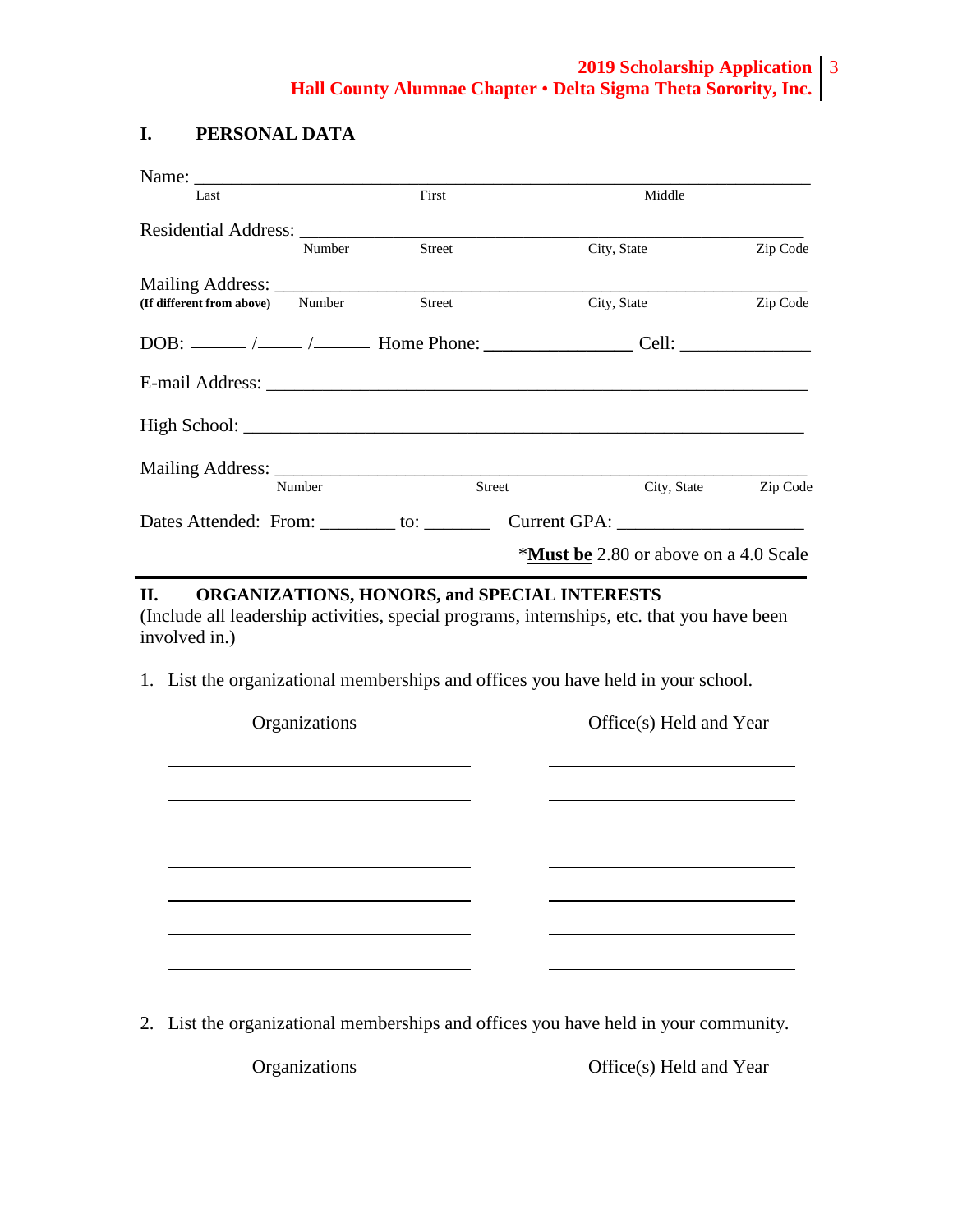3. List any honors and awards and the year you received them.

4. List your special interests.

## **III. ESSAY and POTENTIAL SCHOOLS OF CHOICE**

<u> 1989 - Johann Barnett, fransk politiker (</u>

- 1. **ESSAY REQUIREMENTS AND INSTRUCTIONS**
	- **Attach a doubled-spaced typed essay based on the essay question below. Include your name at the top of your document.**
	- **Essay Question:** "If there was one thing you could change about your high school curriculum, what would it be, and how this change would have enhanced your educational experience?"
- 2. **POTENTIAL SCHOOLS OF CHOICE**: In order of preference, please list the names and addresses of the schools to which you have applied or will be attending for the period in which this financial assistance is requested.

|                              | <b>SCHOOL1</b>                 | <b>SCHOOL 2</b>                   | <b>SCHOOL 3</b>                |
|------------------------------|--------------------------------|-----------------------------------|--------------------------------|
| <b>SCHOOL NAME</b>           |                                |                                   |                                |
|                              |                                |                                   |                                |
|                              |                                |                                   |                                |
| <b>SCHOOL ADDRESS</b>        |                                |                                   |                                |
|                              |                                |                                   |                                |
|                              |                                |                                   |                                |
|                              |                                |                                   |                                |
|                              |                                |                                   |                                |
|                              |                                |                                   |                                |
| <b>Status of Application</b> | $\Box$ Applied $\Box$ Accepted | $\Box$ Applied<br>$\Box$ Accepted | $\Box$ Applied $\Box$ Accepted |
|                              |                                |                                   |                                |

**A copy of your acceptance letter(s) must be included in your application packet.**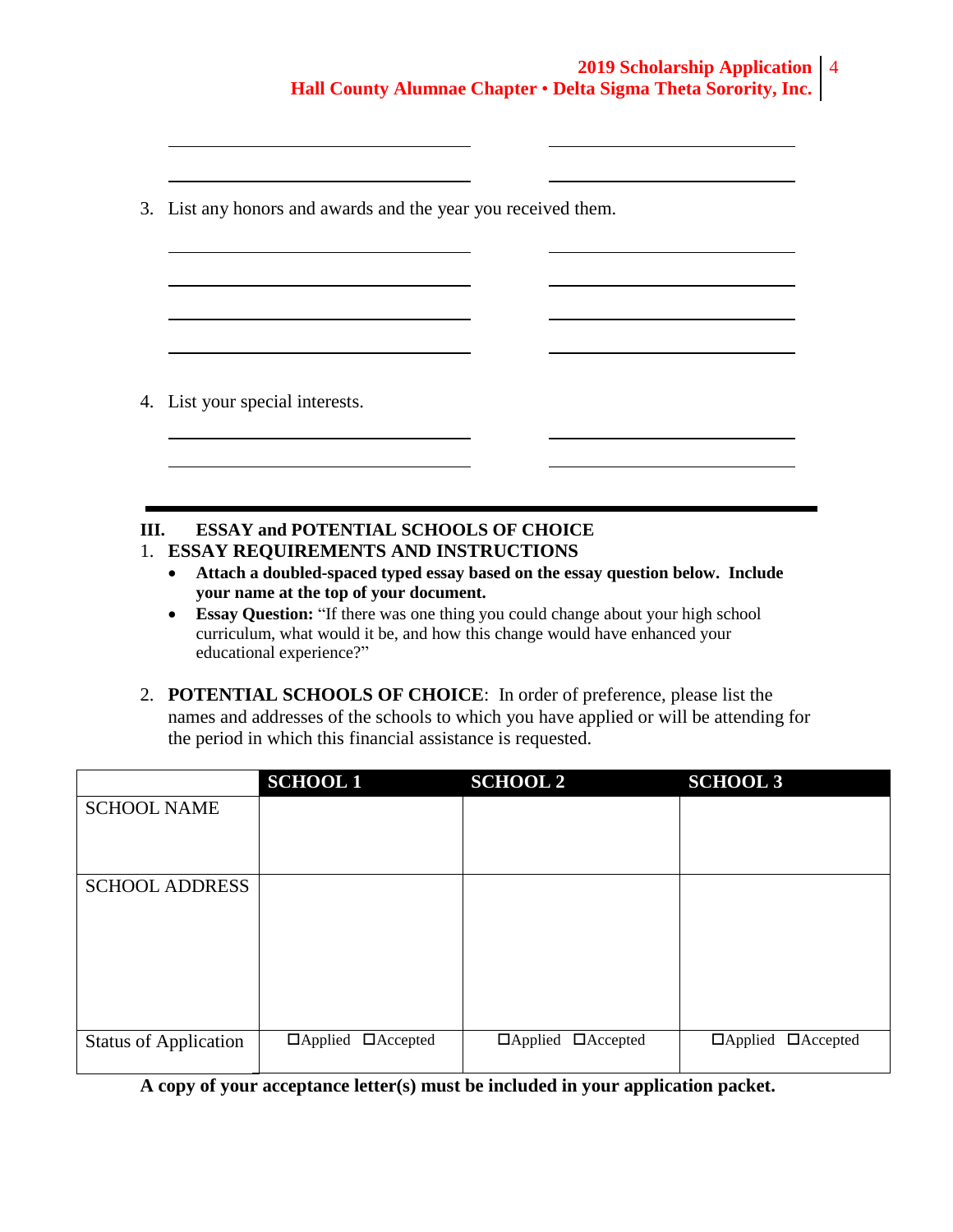### **2019 Scholarship Application** 5 **Hall County Alumnae Chapter • Delta Sigma Theta Sorority, Inc.**

**IV. FINANCIAL NEED:** Please explain your financial need in the space below. (Are there any special circumstances that you would like for the committee to know?)

### **V. LETTERS OF RECOMMENDATION INSTRUCTIONS:**

**1. Please submit two (2) Letters of Recommendation. One letter must be from a School Official and one letter must be from a Community Leader** *(minister or volunteer advisor*)**. Both letters must be from individuals who ARE NOT relatives. Letters must appear on official letterhead from the school and community service organization and must be addressed to:**

> **Hall County Alumnae Chapter Delta Sigma Theta Sorority, Inc. Attention: Scholarship Committee Post Office Box 493 Gainesville, GA 30503**

Letter of Recommendation from School Official must appear on official letterhead and include:

- 1. Length of time school official has known you and in what capacity
- 2. Scholastic achievements and leadership involvements that qualify you for this award

Letter of Recommendation from a Community Leader must appear on official letterhead and include:

- 1. Length of time community leader has known you and in what capacity
- 2. Community service activities and involvement
- 3. Reference to your character

#### **2. List the name and occupation of each reference.**

Name Occupation

1.

2.